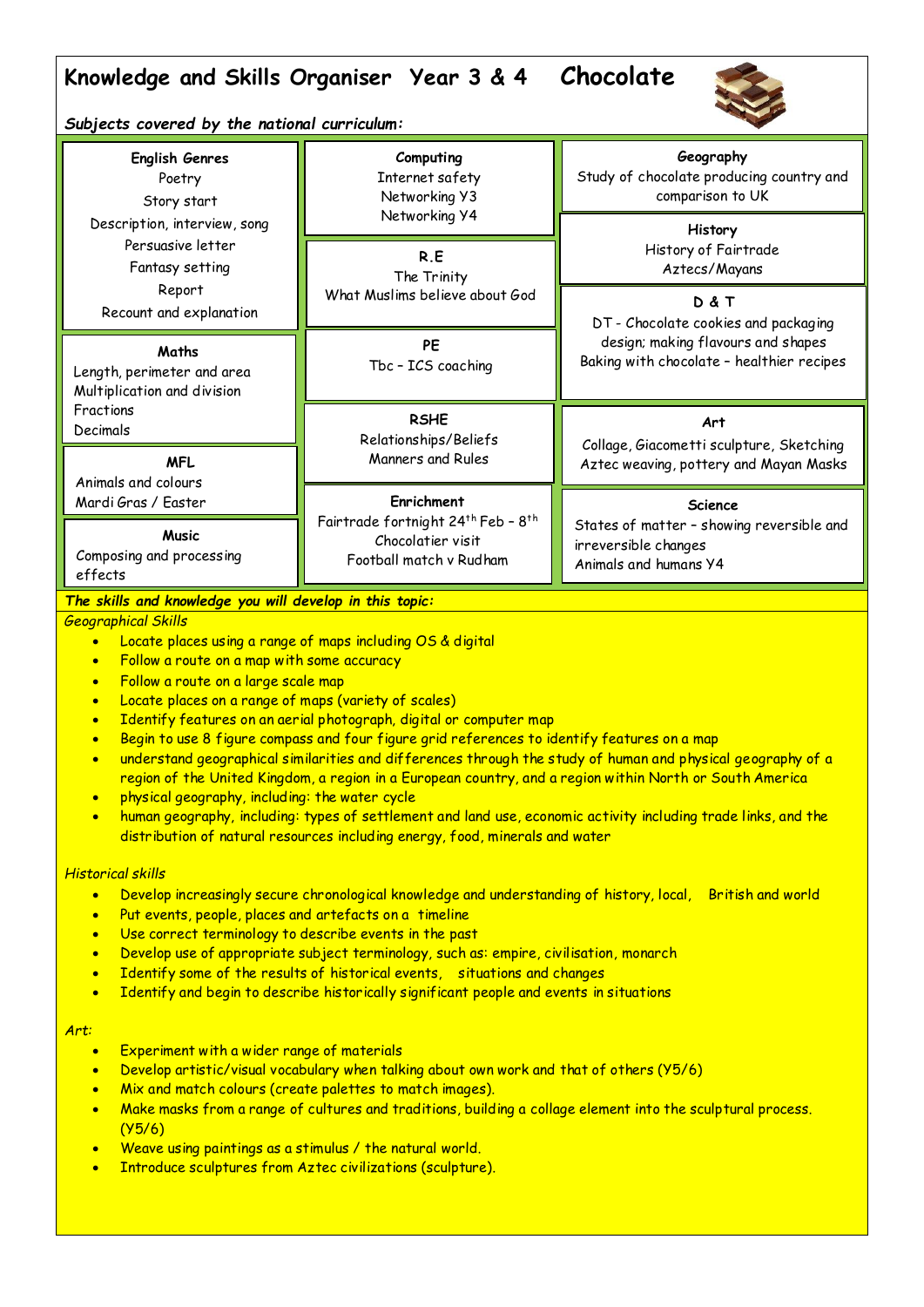#### *Design Technology*

- Gather information about the needs and wants of particular individuals and groups
- Make design decisions, taking account of constraints such as time, resources and cost (Y5/6)
- generate, develop, model and communicate their ideas through discussion, annotated sketches, cross-sectional and exploded diagrams, prototypes, pattern pieces and computer-aided design

## *Computing*

- Learners will develop their understanding of digital devices, with an initial focus on inputs, processes, and outputs. They will also compare digital and non-digital devices. Next, learners will be introduced to computer networks, including devices that make up a network's infrastructure, such as wireless access points and switches. Finally, learners will discover the benefits of connecting devices in a network.
- Learners will apply their knowledge and understanding of networks, to appreciate the internet as a network of networks which need to be kept secure. They will learn that the World Wide Web is part of the internet, and will be given opportunities to explore the World Wide Web for themselves in order to learn about who owns content and what they can access, add, and create. Finally, they will evaluate online content to decide how honest, accurate, or reliable it is, and understand the consequences of false information.

#### *Science*

- Grouping and classifying a variety of different materials; exploring the effect of temperature on substances such as chocolate, butter, cream (for example, to make food such as chocolate crispy cakes and ice-cream for a party).
- They could research the temperature at which materials change state, for example, when iron melts or when oxygen condenses into a liquid.
- They might observe and record evaporation over a period of time, for example, a puddle in the playground or washing on a line, and investigate the effect of temperature on washing drying or snowmen melting.
- We will also learn about the digestive system and how nutrition forms a key role in how our bodies function and work. This will include: different types of teeth, the stomach, the intestines, waste and the importance of nutrition.

#### *RE*

- Offer suggestions about what texts about baptism and Trinity might mean.
- Describe how Christians show their beliefs about God the Trinity in worship (in baptism/prayer), in art and in the way they live.
- Make links between some Bible texts studied and the idea of God in Christianity, expressing clearly some ideas of their own about what the God of Christianity is like.
- Who/What is a Muslim? Discover who was Muhammad and what he did. What difference did the revelations make to the life of the prophet Muhammad and followers? Learn about the teachings of Muhammad. What do Muslims do as part of their daily life? What impact do Muslims' beliefs have on the local and wider community?

#### *MFL*

- The linguistic focus is gender, articles (definite & indefinite), plurals and adjectives (position & basic agreement).
- The grammatical concepts are all based around a core vocabulary of **9 animal nouns** and **6 colours**
- Pupils are encouraged at all times to strive to work things out for themselves, work in pairs and small groups sharing knowledge, and to speak aloud when possible - thereby building confidence. Pronunciation, memory, pattern finding, sentence building, autonomy, performance and creativity are the concepts at the heart of these resources.

#### *Music*

- Listening to the additional four songs/pieces in this Unit will support and enrich the children's understanding of its theme, while deepening their musical knowledge and experience
- Most children should know the difference between pulse and rhythm. Others will start to make their own musical decisions and get involved in musical leadership, creating musical ideas for the group to copy or respond to.

#### *RSHE*

- Recognise a wide range of relationships, including the attributes of positive, healthy relationships.
- Explain that the law is like a set of rules for everyone to follow. Describe how the law is in our lives every day.

#### Home Learning ideas:

- Market research chocolate bar preferences and packaging designs
- Research Aztecs and Mayans Geography, History of chocolate
- Cooking with a chocolate-based recipe